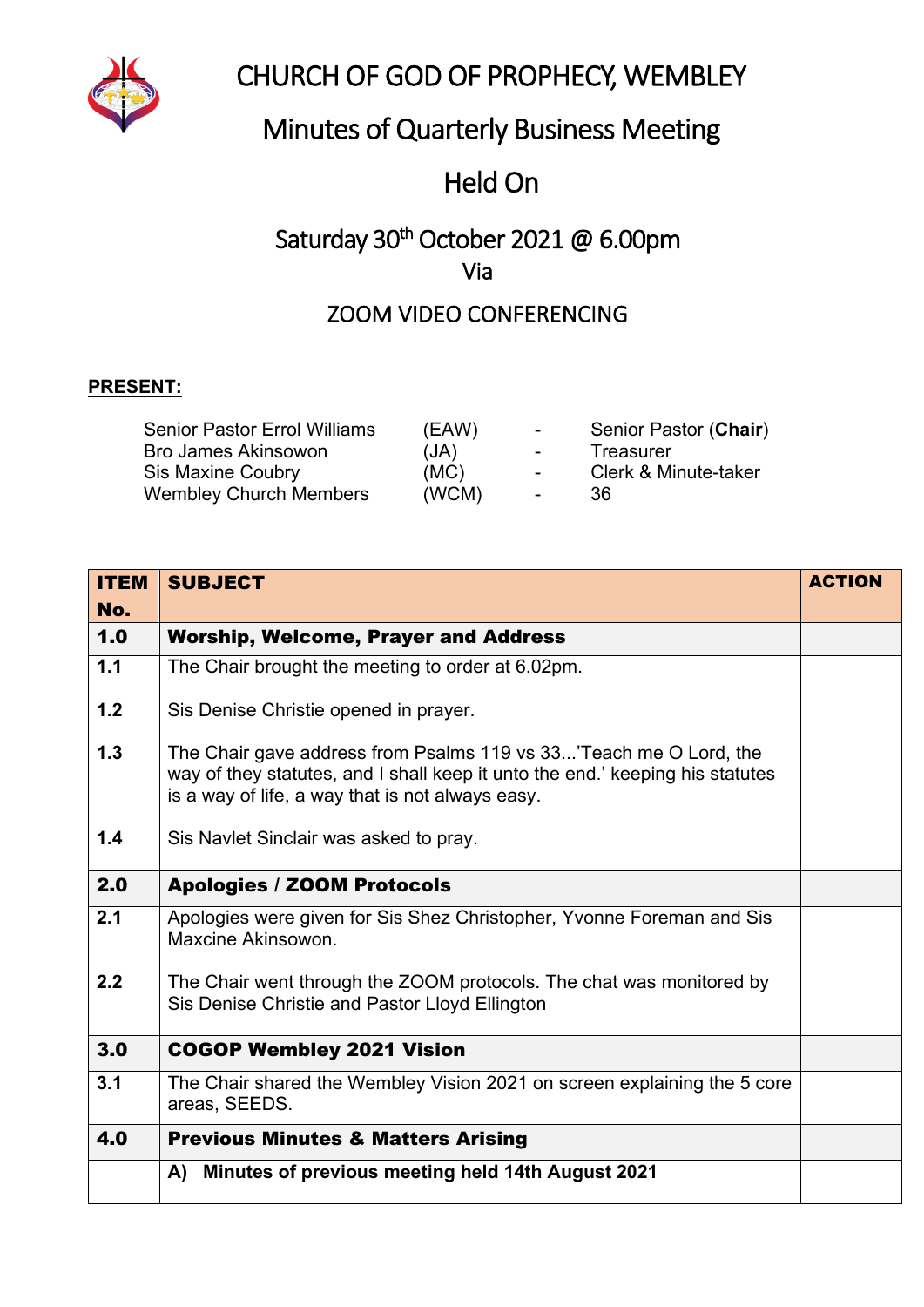| 4.1  | Min Dawn Ellington queried the minimum number to be quorate as only 20<br>members had joined at this point. The Chair responded the meeting may be<br>quorate, but he will look at the manual and get back to members. He asked<br>Sis Denise Christie to make a note of this.                                                                                    | <b>EAW/DC</b>   |
|------|-------------------------------------------------------------------------------------------------------------------------------------------------------------------------------------------------------------------------------------------------------------------------------------------------------------------------------------------------------------------|-----------------|
| 4.2  | The Chair presented the minutes of the previous meeting and opened the<br>meeting for any corrections.                                                                                                                                                                                                                                                            |                 |
| 4.3  | 9.2 - Change 'if he had done' to 'if Pastor Errol Williams had done',<br>add Bro Godfrey Poorman's name in full and change 'he' to 'Pastor Errol'.<br>9.3 - change 'he' to 'Pastor Errol Williams'.<br>9.6 - change 'Faulkner' to 'Falconer'.                                                                                                                     |                 |
| 4.3  | Min Dawn Ellington moved a motion to accept the minutes as a true record.<br>Sis Lorna Gayle seconded the motion.                                                                                                                                                                                                                                                 |                 |
| 4.4  | The poll was opened for members to vote. Only Sis Denise Christie (co-<br>Host) and The Chair (Host) were unable to cast votes. The Chair asked<br>those members who have more than one voter on the same device to make<br>themselves known. Notification was given of Deacon Stanley Golding with<br>Deaconess Golding and Min Noel McLean with Sis Pat Mclean. |                 |
| 4.5  | The poll returned results as follows:<br>Yes 88% No 0% Abstain 3% Cannot Vote 9%                                                                                                                                                                                                                                                                                  |                 |
| 4.6  | The minutes were accepted and approved by the members.                                                                                                                                                                                                                                                                                                            |                 |
|      | <b>B) Matters Arising</b>                                                                                                                                                                                                                                                                                                                                         |                 |
| 4.7  | 6.2 correction of 'end of July' to end of June'                                                                                                                                                                                                                                                                                                                   |                 |
| 4.8  | Sis Maxcine Akinsowon gave apologies so could not give her report.                                                                                                                                                                                                                                                                                                |                 |
| 4.9  | Legionella – Min Dawn Ellington asked for an update on this. The Chair<br>informed the church had paid the company for the test, but they sent the<br>testing bottles to the wrong church. He has now requested them to be sent<br>to his home address, but they have not yet arrived. He will be chasing them<br>up and will come back to the meeting.           | <b>EAW</b>      |
| 4.10 | 6.5 Sis Dorrette Briscoe requested update on the minuting of monetary gifts<br>to the Pastor. The Chair informed the finance manual was sent to all<br>finance managers and trustees. The Chair requested Sis Dorrette check the<br>finance manual and come back to the meeting.                                                                                  | <b>DB</b><br>LE |
| 4.11 | Min Dawn Ellington asked for an update on the ditch at the back of the<br>church. Pastor Lloyd Ellington is to come back on this.                                                                                                                                                                                                                                 |                 |
| 4.12 | Min Jacqui Ferguson requested an update on the bin situation. The Chair<br>informed there has been no update as there has been no response from<br>the council.                                                                                                                                                                                                   |                 |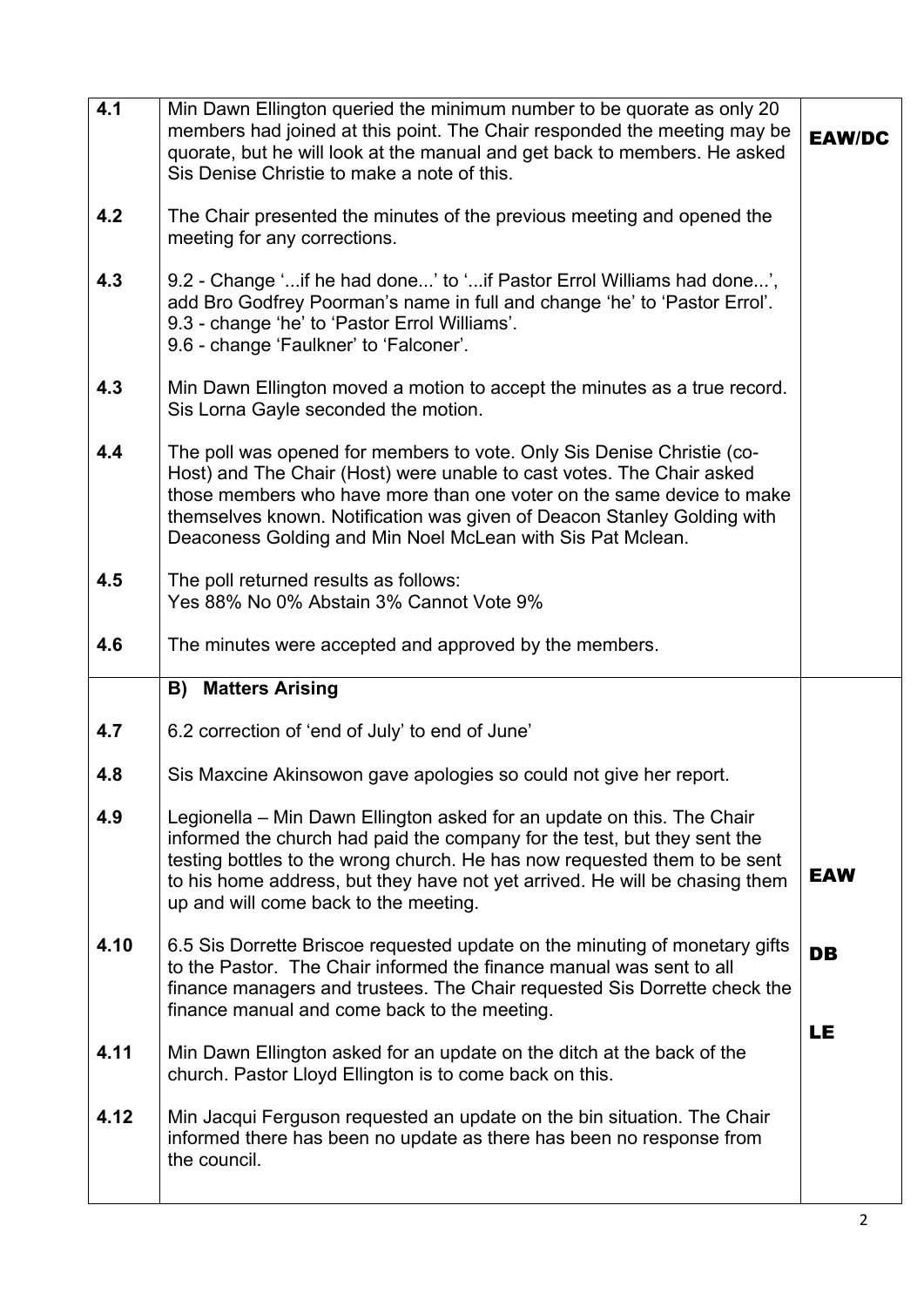| 4.13 | 7.2 Min Jacqui also asked for an update on temperature checks. The Chair<br>confirmed there is no need to continue this.                                                                                                                                                                                                                                                                                                                                                                                                                                                                                                                                                                                                                                                                                                                                                                                                                                                                                                                                                           | <b>EAW/DC</b>               |
|------|------------------------------------------------------------------------------------------------------------------------------------------------------------------------------------------------------------------------------------------------------------------------------------------------------------------------------------------------------------------------------------------------------------------------------------------------------------------------------------------------------------------------------------------------------------------------------------------------------------------------------------------------------------------------------------------------------------------------------------------------------------------------------------------------------------------------------------------------------------------------------------------------------------------------------------------------------------------------------------------------------------------------------------------------------------------------------------|-----------------------------|
| 4.14 | Min Dawn Ellington asked for an update on sending cards to leaving<br>members. The Chair informed this is in hand and will be done within the<br>next 4 weeks.                                                                                                                                                                                                                                                                                                                                                                                                                                                                                                                                                                                                                                                                                                                                                                                                                                                                                                                     |                             |
| 4.15 | Sis Lorna Gayle asked if a contract can be entered into for the bins and<br>what is the problem. The Chair informed we are currently in dispute with the<br>council. Sis Denise Christie confirmed Brent says they only supply<br>residential bins so we must have had a contract with a private contractor.<br>The church had industrial bins, not residential bins. Brent systems have<br>changed all old data has been destroyed. Veola has always collected the<br>bins. Sis Sar'i McLean informed this is a longstanding issue. Pastor Lloyd<br>Ellington informed there are other churches who are in the same position.<br>Although we are a charity, we are seen as a business and a contract needs<br>to be put in place. Min Jacqui Ferguson suggested we fight and get proof<br>notification was sent to the church of any changes as the bins were being<br>emptied up to the point of being stolen. Min Lloyd Ellington informed we are<br>about to be inspected and getting rid of waste is part of the inspection,<br>therefore, this issue needs urgent attention. | <b>EAW/LE</b><br><b>MLT</b> |
| 4.16 | 9.2 Sis Sar'i McLean referred to the ZOOM Protocols, requesting the point<br>regarding cameras being turned on be removed. The Chair agreed this can<br>be removed with MLT agreement.                                                                                                                                                                                                                                                                                                                                                                                                                                                                                                                                                                                                                                                                                                                                                                                                                                                                                             |                             |
| 4.17 | Min Dawn Ellington asked of the update regarding Pastor Steve Palmer's<br>donation of £600 and the correct way to declare this. The chair informed<br>this has now been given direct to Pastor Steve and he has been informed<br>of his responsibility to declare it.                                                                                                                                                                                                                                                                                                                                                                                                                                                                                                                                                                                                                                                                                                                                                                                                              | <b>EAW</b>                  |
| 4.18 | Deaconess Golding raised the question of recycling the church waste. The<br>Chair informed we have a contract with a company to get rid of bulk waste<br>6 times a year, renewed annually, which Bro Michael Simpson assists with.<br>Sis Denise Christie added all the bins have been stolen; recycle, waste and<br>bottle bins. Sis Sar'i McLean suggested we increase our responsibility<br>regarding recycling by organising someone to take the waste to the recycle<br>centre. The Chair agreed this will be looked at going forward.                                                                                                                                                                                                                                                                                                                                                                                                                                                                                                                                        |                             |
| 5.0  | Treasurer's Report – $1^{st}$ July to 30 <sup>th</sup> September 2021 – 2nd<br>Quarter                                                                                                                                                                                                                                                                                                                                                                                                                                                                                                                                                                                                                                                                                                                                                                                                                                                                                                                                                                                             |                             |
| 5.1  | The Chair invited the Treasurer to present the finance report for the second<br>quarter.                                                                                                                                                                                                                                                                                                                                                                                                                                                                                                                                                                                                                                                                                                                                                                                                                                                                                                                                                                                           |                             |
| 5.2  | The Treasurer went through the report highlighting all amounts more than<br>£1000.                                                                                                                                                                                                                                                                                                                                                                                                                                                                                                                                                                                                                                                                                                                                                                                                                                                                                                                                                                                                 |                             |
| 5.3  | Total income for second quarter is £80,646.88.                                                                                                                                                                                                                                                                                                                                                                                                                                                                                                                                                                                                                                                                                                                                                                                                                                                                                                                                                                                                                                     |                             |
| 5.4  | Total expenditure for second quarter is £70,095.59.                                                                                                                                                                                                                                                                                                                                                                                                                                                                                                                                                                                                                                                                                                                                                                                                                                                                                                                                                                                                                                |                             |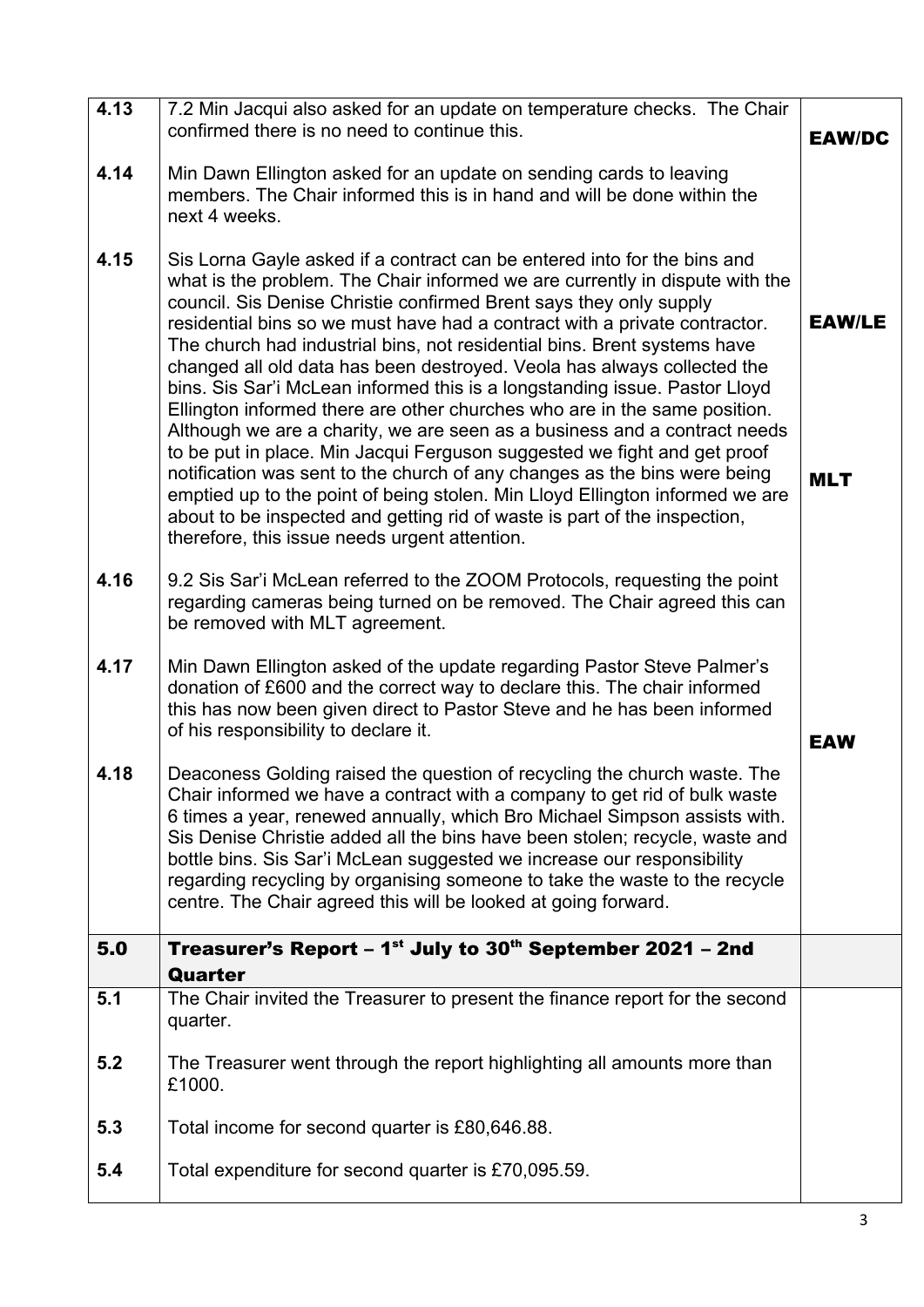| 5.5  | The Chair invited questions/comments relating to income.                                                                                                                                                                                                                                                                                                                                                                                |           |
|------|-----------------------------------------------------------------------------------------------------------------------------------------------------------------------------------------------------------------------------------------------------------------------------------------------------------------------------------------------------------------------------------------------------------------------------------------|-----------|
|      |                                                                                                                                                                                                                                                                                                                                                                                                                                         |           |
| 5.6  | Code 1705 Sis Dorrette Briscoe highlighted the amount shown in the report<br>looks like 10p. The Treasurer confirmed he will format the cells to show the<br>£ symbol against the figures for more consistency going forward.                                                                                                                                                                                                           | <b>JA</b> |
| 5.7  | The Chair went on to invite questions/comments relating to expenditure.                                                                                                                                                                                                                                                                                                                                                                 |           |
| 5.8  | Code 2740 Sis Khallilah German questioned the £1500 for car parking. The<br>Treasurer confirmed £1500 paid in September covered outstanding<br>amounts and £600 was in May 2021. Min Dawn Ellington queried the car<br>park amount considering the church being closed. The Chair explained<br>charges have been incurred since church reopening. It also covers funerals<br>and other events in addition to the regular weekly charge. |           |
| 5.8  | The chair asked for a motion to be moved to accept the report. Deacon<br>Stanley Golding moved a motion. Sis Dorrette Briscoe seconded the<br>motion.                                                                                                                                                                                                                                                                                   |           |
| 5.9  | The Chair launched the poll for members to vote. Of the 34 members online<br>23 voted. 3 were unable to vote being host, co-host and sharing a device.                                                                                                                                                                                                                                                                                  |           |
| 5.10 | The poll returned the following results:<br>Yes 88%, No 0%, Abstain 3%, Can't vote 9%                                                                                                                                                                                                                                                                                                                                                   |           |
| 5.11 | The Treasurers finance report for the second quarter of year 2021/2022<br>was accepted and approved by members.                                                                                                                                                                                                                                                                                                                         |           |
| 5.12 | The Chair thanked the Treasurer and his team in preparing the finance<br>report.                                                                                                                                                                                                                                                                                                                                                        |           |
| 6.0  | <b>Ministers &amp; Departments Quarterly Reports</b>                                                                                                                                                                                                                                                                                                                                                                                    |           |
| 6.1  | The Chair reiterated the process of submitting reports. The Pastor submits<br>his report online monthly. Fully licensed ministers and lay ministers submit<br>reports quarterly online via Elvanto. Auxiliary and Care Groups submit<br>reports quarterly via email to the Clerk.                                                                                                                                                       |           |
| 6.2  | The Chair invited Sis Evadney Stewart to report on her department. Sis<br>Evadney informed Sis Janet Scott will present the ushers report.                                                                                                                                                                                                                                                                                              |           |
| 6.3  | Sis Jamet Scott informed ushers have been diligent in serving. They have<br>covered 10 events, (funerals, memorials, graduations, ordinations and<br>celebrations). Special thanks were given to Sis Lorna Gayle for always<br>making herself available even with health challenges. All ushers were<br>thanked and appreciated for their hard work in serving.                                                                         |           |
| 6.4  | The Chair thanked Sis Janet Scott for giving a short but powerful report.                                                                                                                                                                                                                                                                                                                                                               |           |
| 6.5  | Pastor Lloyd Ellington was invited to give his report.                                                                                                                                                                                                                                                                                                                                                                                  |           |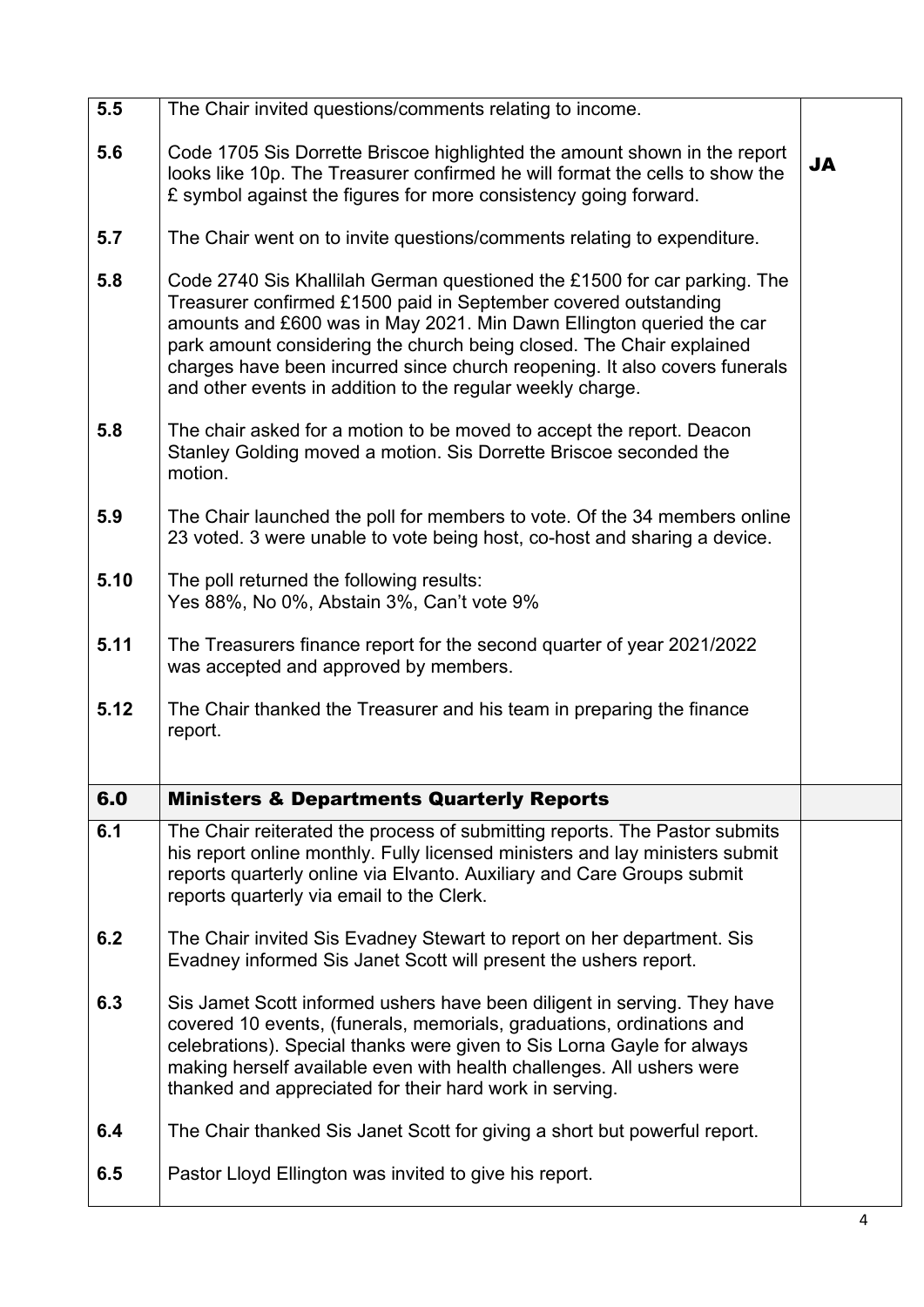| 6.6  | Cell Groups – meetings are held every month with Cell Group Leaders. Cell<br>church training is hoped to be rolled out to the church. Cell groups will be<br>reorganised according to location so that each can have someone in their<br>group close by. It is more evangelistic than it is caring. Elements of caring is<br>done through the church. It's no longer just the responsibility of the cell<br>group leader but everyone looking out for each other. Working collectively,<br>we cannot lose. The Chair added decisions regarding cell group will be<br>made by MLT going forward. |            |
|------|-------------------------------------------------------------------------------------------------------------------------------------------------------------------------------------------------------------------------------------------------------------------------------------------------------------------------------------------------------------------------------------------------------------------------------------------------------------------------------------------------------------------------------------------------------------------------------------------------|------------|
| 6.7  | Members were invited to give comment on both reports presented.                                                                                                                                                                                                                                                                                                                                                                                                                                                                                                                                 |            |
| 6.8  | Sis Dorrette Briscoe thanked Pastor Lloyd for his support in times of need<br>and support with the cell church.                                                                                                                                                                                                                                                                                                                                                                                                                                                                                 |            |
| 6.9  | Sis Khallilah German asked if there will be a process in place if a member<br>does not want to change cell group. Pastor Lloyd responded this has been<br>brought up in the monthly care group meetings, but this will be taken into<br>consideration and there can be an exception to the rule. The Chair added<br>even if a decision is made issues will be taken into consideration.                                                                                                                                                                                                         |            |
| 6.10 | Sis Janet Scott asked if there would be training for the cell members. The<br>Chair informed support and training will always be available. Pastor Lloyd<br>explained that cell members are trained and developed to move on, in<br>effect growing the church. The aim is for members not to be in church and<br>not be developed. Members will be developed and grow.                                                                                                                                                                                                                          |            |
| 6.11 | The Chair gave a big thank you to the Ushers team for providing an<br>outstanding service.                                                                                                                                                                                                                                                                                                                                                                                                                                                                                                      |            |
| 6.12 | Sis Evadney Stewart asked what happens if one cannot have meetings in<br>their home, being a care group leader herself, this would not give a good<br>impression. The Chair responded this will be looked at.                                                                                                                                                                                                                                                                                                                                                                                   |            |
| 6.13 | Sis Dorrette Briscoe informed that her group is following the training from<br>the toolkit provided from Pastor Paul Davidson's training sessions.                                                                                                                                                                                                                                                                                                                                                                                                                                              |            |
| 7.0  | <b>Trustee Appointments</b>                                                                                                                                                                                                                                                                                                                                                                                                                                                                                                                                                                     |            |
| 7.1  | The Chair informed appointments are scheduled to be made on 4<br>December 2021. However, Trustees cannot be appointed there but need to<br>be done at the next Business Meeting. He invited any interested members<br>who would like to be a trustee to put their name forward to Sis Denise<br>Christie for presentation at the next Business Meeting.                                                                                                                                                                                                                                         | <b>ALL</b> |
| 8.0  | <b>Easing Out of Lockdown</b>                                                                                                                                                                                                                                                                                                                                                                                                                                                                                                                                                                   |            |
| 8.1  | The Chair highlighted many are not coming out to the building since<br>lockdown has eased. Numbers have fallen from around 165-170, including<br>children and visitors, attending to an average of around 85 attending now.<br>However, there are now a few new faces. A discussion will be had with<br>regards to collecting of offering through the aisles. We no longer have                                                                                                                                                                                                                 |            |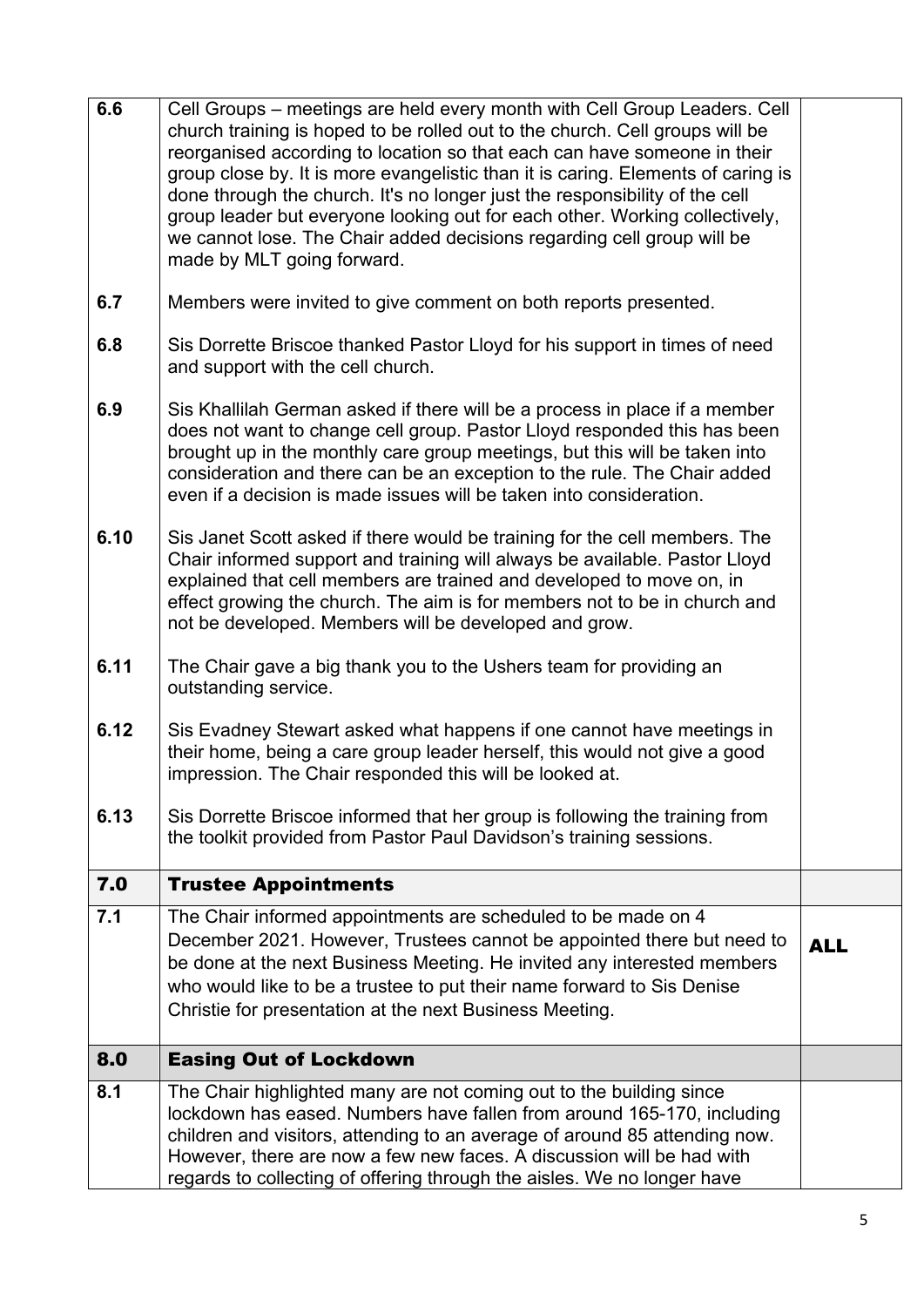|      | temperature checks but sanitizing stations are still in place. The water<br>cooler cannot be back up and running without a clear legionella result.                                                                                                                                                                                                                                                                                |               |
|------|------------------------------------------------------------------------------------------------------------------------------------------------------------------------------------------------------------------------------------------------------------------------------------------------------------------------------------------------------------------------------------------------------------------------------------|---------------|
| 8.2  | Guidelines will continue to be followed according to the Corporate 'Easing<br>Out of Lockdown Roadmap'.                                                                                                                                                                                                                                                                                                                            |               |
| 9.0  | <b>Pastor's Report</b>                                                                                                                                                                                                                                                                                                                                                                                                             |               |
|      | The Pastor's Report was presented before discussion of Agenda item 7.0                                                                                                                                                                                                                                                                                                                                                             |               |
| 9.1  | Pastor Errol Williams presented his report on screen as per Appendix 1<br>attached.                                                                                                                                                                                                                                                                                                                                                |               |
| 9.2  | There is a new registry system in place for weddings. Sis Annette Dennis,<br>Sis Denise Christie and Min Jacqui Ferguson, as well as, Pastor Errol<br>Williams, are all official registrars.                                                                                                                                                                                                                                       |               |
| 10.0 | <b>Any Other Business</b>                                                                                                                                                                                                                                                                                                                                                                                                          |               |
| 10.1 | Bro Christopher Allen asked if the Pastor's Appreciation Dinner will be safe<br>to attend. The Chair informed there have been other eating events on the<br>premises already and things are in place to keep everyone safe.                                                                                                                                                                                                        |               |
| 10.2 | Sis Janet Scott asked if names still need to be noted at the door. The Chair<br>confirmed this is still ongoing as part of the 'Easing Out of Lockdown'<br>guidelines.                                                                                                                                                                                                                                                             |               |
| 10.3 | Min Dawn Ellington questioned why would there need to be change to the<br>collection of offering even though this has not affected the funds coming in.<br>Sis Janet Scott suggested moving the baskets from the fire exit door now<br>that restrictions on the one-way system is lifted. The Chair agreed this will<br>be looked at.                                                                                              | <b>EAW</b>    |
| 10.4 | Sis Lorna Gayle wanted to know why a fundraiser for building<br>improvements is planned when the project is currently on hold. The Chair<br>informed there are important things that need to be done even though the<br>project is on hold. However, there is a possibility we may not be going<br>ahead with the project. Pastor Lloyd Ellington confirmed they are looking at<br>AC systems and other systems that can be moved. | LE            |
| 10.5 | Sis Lorna Gayle asked how newcomers are being looked after. The Chair<br>asked for Pastor Lloyd to look at this to ensure newcomers are well looked<br>after so we do not lose them. This is a major priority.                                                                                                                                                                                                                     |               |
| 10.6 | Sis Denise Christie raised Sis Christine Falconer's question of how those in<br>financial difficulty are assisted if they want to come to church.                                                                                                                                                                                                                                                                                  | <b>EAW/DC</b> |
| 10.7 | Pastor Margaret Christopher asked if there are ways of finding out why<br>members are no longer coming out to the building and whether they are<br>getting too comfortable at home on the digital platforms. The Chair said he<br>and Sis Denise will be making calls to them starting this week.                                                                                                                                  |               |
| 10.8 | In response to Pastor Margaret's request for clarity on AC units, Pastor<br>Lloyd explained that the AC units are ones that can be unplumbed,                                                                                                                                                                                                                                                                                      |               |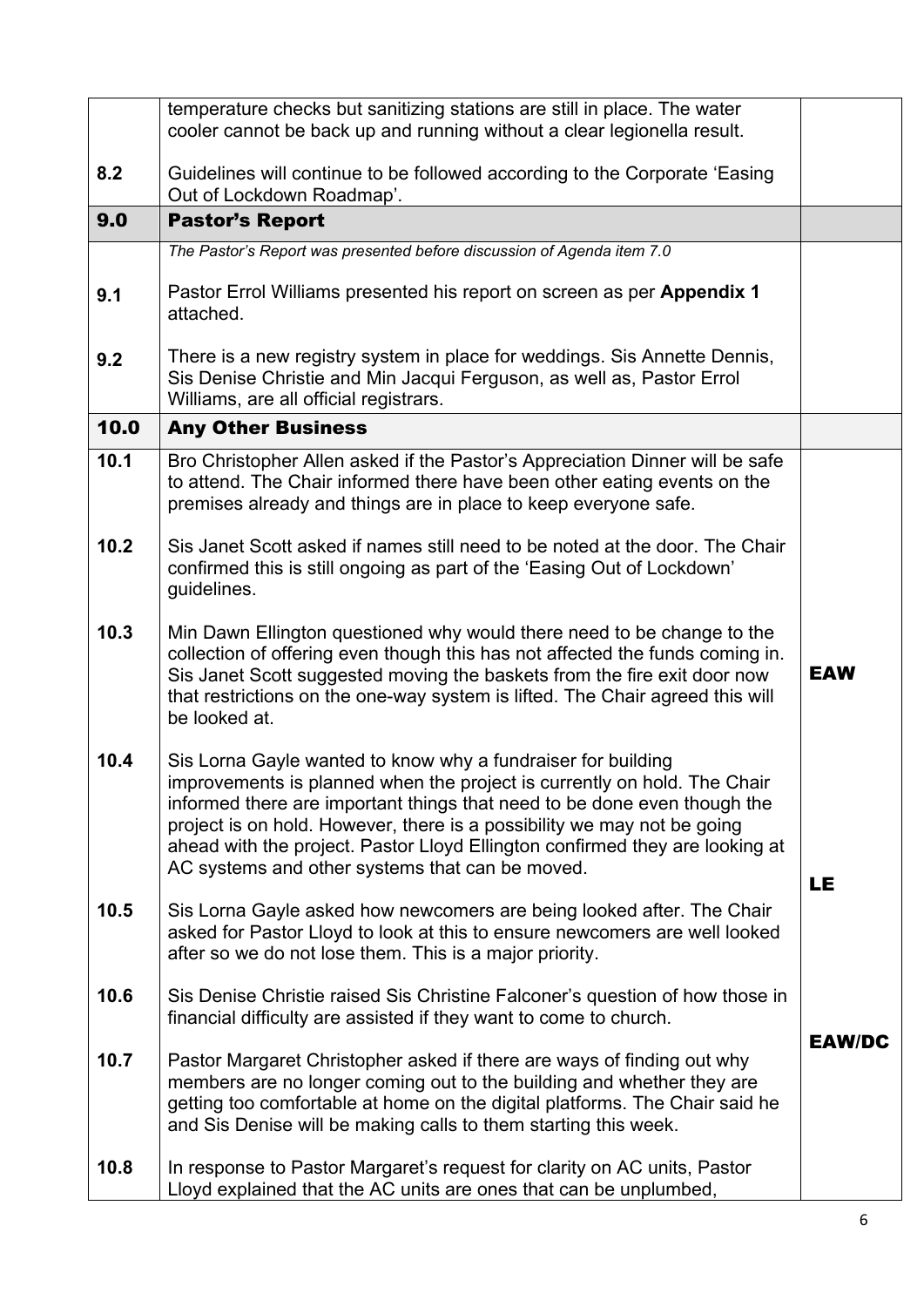|       | transported and replumbed as well as being covid compliant. AC is a major<br>step in helping getting people back into the building                                                                                                                                                                                                                                             | <b>EAW</b>       |
|-------|--------------------------------------------------------------------------------------------------------------------------------------------------------------------------------------------------------------------------------------------------------------------------------------------------------------------------------------------------------------------------------|------------------|
| 10.9  | Pastor Lloyd also explained we need to ensure newcomers are placed in a<br>group as soon as possible after joining. The Chair informed this is a great<br>concern of his, especially where baptism is concerned and the legalities<br>surrounding it. The Chair will have a conversation with Bishop Tedroy<br>Powell regarding this.                                          |                  |
| 10.10 | Bro Leroy Barr asked for a round of applause be given for all the works that<br>has been happening in and around the church.                                                                                                                                                                                                                                                   |                  |
| 10.11 | Min Jacqui Ferguson asked if the name taking on entry can be revisited as<br>she cannot see why this is still required. The Chair confirmed by showing<br>the Easing out of lockdown process where it shows no change.                                                                                                                                                         |                  |
| 10.12 | Sis Lorna Ellington asked if the church van meets ULEZ. The Chair<br>confirmed it does not and a decision will be made at the MLT all-day<br>meeting on December 4. However, the van is parked outside the ULEZ<br>zone.                                                                                                                                                       | <b>GB</b>        |
| 10.13 | Deaconess Gloria Butler wanted to know if the van is available to pick up as<br>she has seniors requesting to come out. Also, she has some individuals<br>who want to be added to the church. The Chair asked Deaconess Butler to<br>forward the names to him as he only has one name. Also, a decision is due<br>to be made regarding the van.                                |                  |
| 10.14 | Sis Rebecca Campbell asked when will candidates class resume and if<br>anyone has an iPad they are not using so she could give it to a shut-in<br>family to view the church online. The Chair suggested candidate class can<br>start online immediately and in the building. He asked for candidate names<br>be given to him and for someone to be arranged to take the class. |                  |
| 10.15 | Sis Janet Scott referred to Pastor Margaret Christopher's point of members<br>not coming out. She suggested cutting off the back area of the sanctuary<br>until the front area, which can be seen on camera, is filled.                                                                                                                                                        | JL<br><b>EAW</b> |
| 10.16 | Pastor Janet Lawrence informed Premier Radio is giving funds to help<br>churches assist in the community. She will find out more about it and report<br>back to Sis Denise Christie/Pastor Errol Williams.                                                                                                                                                                     |                  |
| 10.17 | Sis Dorrette Briscoe asked about leaders whose visits will have to pass into<br>ULEZ and pay the charge. The Chair informed a discussion will have to be<br>had regarding this.                                                                                                                                                                                                |                  |
| 10.18 | Deaconess Gloria Butler asked if we could maintain the service of picking<br>up the brethren even though we will have to pay the charge.                                                                                                                                                                                                                                       |                  |
| 10.19 | The Chair revisited Sis Christine Falconer's question raised earlier. The<br>Chair requested anyone experiencing financial difficulty should make<br>themselves known to him.                                                                                                                                                                                                  |                  |